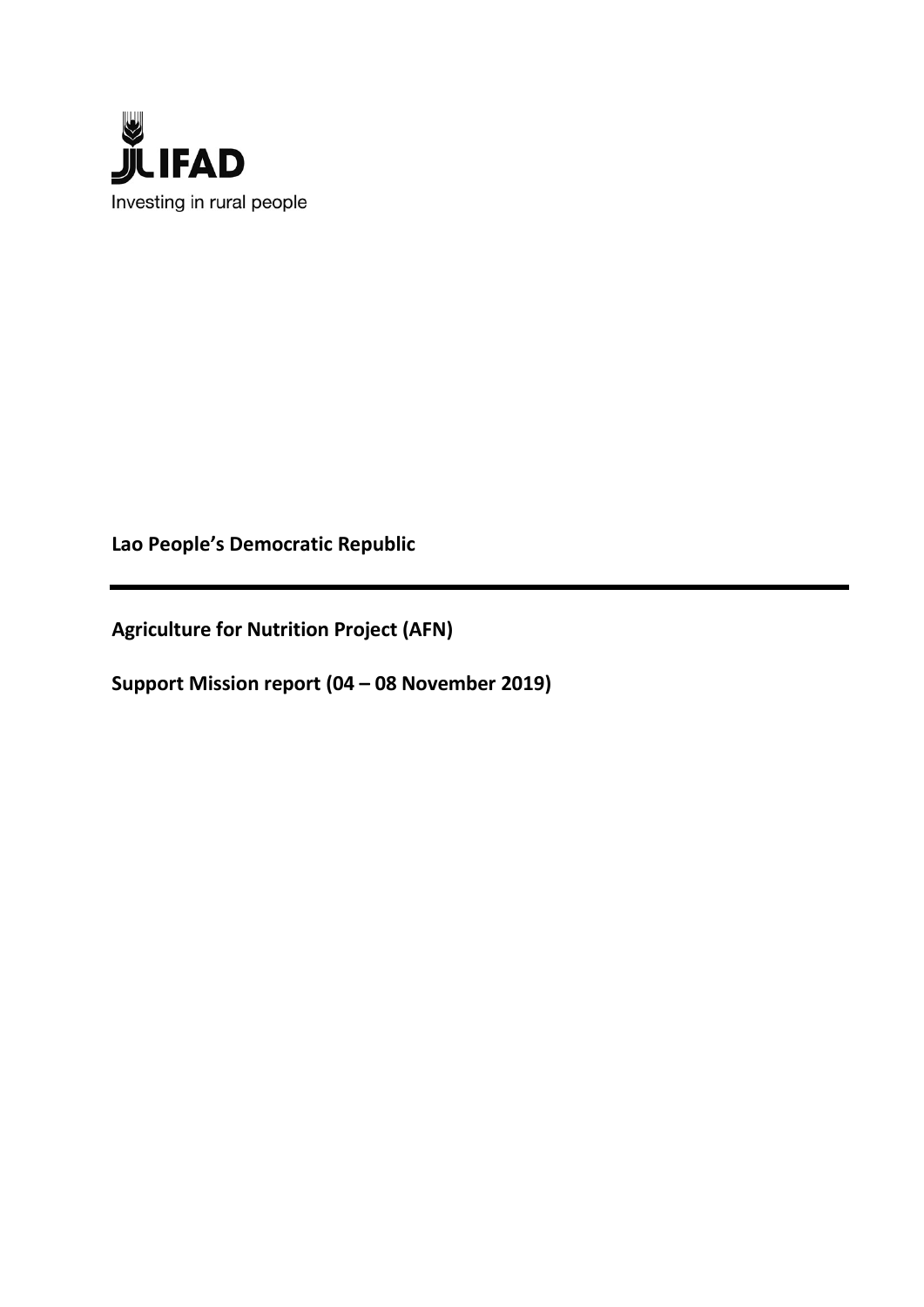

#### **Lao PDR AFN Support Mission 04 – 08 November 2019 Aide Memoire**

## **Project Overview**

| Region                                   | Asia Pacific Region                                                         |
|------------------------------------------|-----------------------------------------------------------------------------|
| Country                                  | Lao PDR                                                                     |
| Project Name                             | Agriculture for Nutrition Programme (AFN)                                   |
| Project Id                               |                                                                             |
| Project Type                             | Grant                                                                       |
| <b>Country Programme Manager</b>         | <b>Thomas Rath</b>                                                          |
| <b>Environmental and Social Category</b> |                                                                             |
| <b>Climate Risk Classification</b>       |                                                                             |
| <b>Approval Date</b>                     | 28/4/2016                                                                   |
| <b>Signing Date</b>                      | 28/4/2016                                                                   |
| Entry into Force Date                    | 28/4/2016                                                                   |
| Available for Disbursement Date          | 28/4/2016                                                                   |
| <b>MTR Date</b>                          | 2020                                                                        |
| <b>Completion Date</b>                   | 30 June 2022                                                                |
| <b>Closing Date</b>                      | 31 December 2022                                                            |
| <b>Executing Project Agency</b>          | Ministry of Agriculture and Forestry                                        |
| <b>Implementing Agency</b>               | Ministry of Agriculture and Forestry                                        |
| Project Director                         | Mr. Sisovath Phandanouvong (ssfsn.project@gmail.com)                        |
| Dates of Last SIS Missions               |                                                                             |
| Number of SIS Missions                   | 3                                                                           |
| IFAD Financing and Breakdown             | US\$ 24 million IFAD Grant;                                                 |
| Domestic Financing and Breakdown         | USD 5.4 million GoL; USD 0.5 million Private sector; USD 2.9 million<br>Ben |
| Co-financing and Breakdown               | US\$ 6 million WFP Grant                                                    |
| Last Audit Date                          | XX                                                                          |
| Number of extensions                     | 0                                                                           |
| Effectiveness lag                        |                                                                             |
| <b>First Disbursement Date</b>           | XX                                                                          |
| Project at Risk Status                   |                                                                             |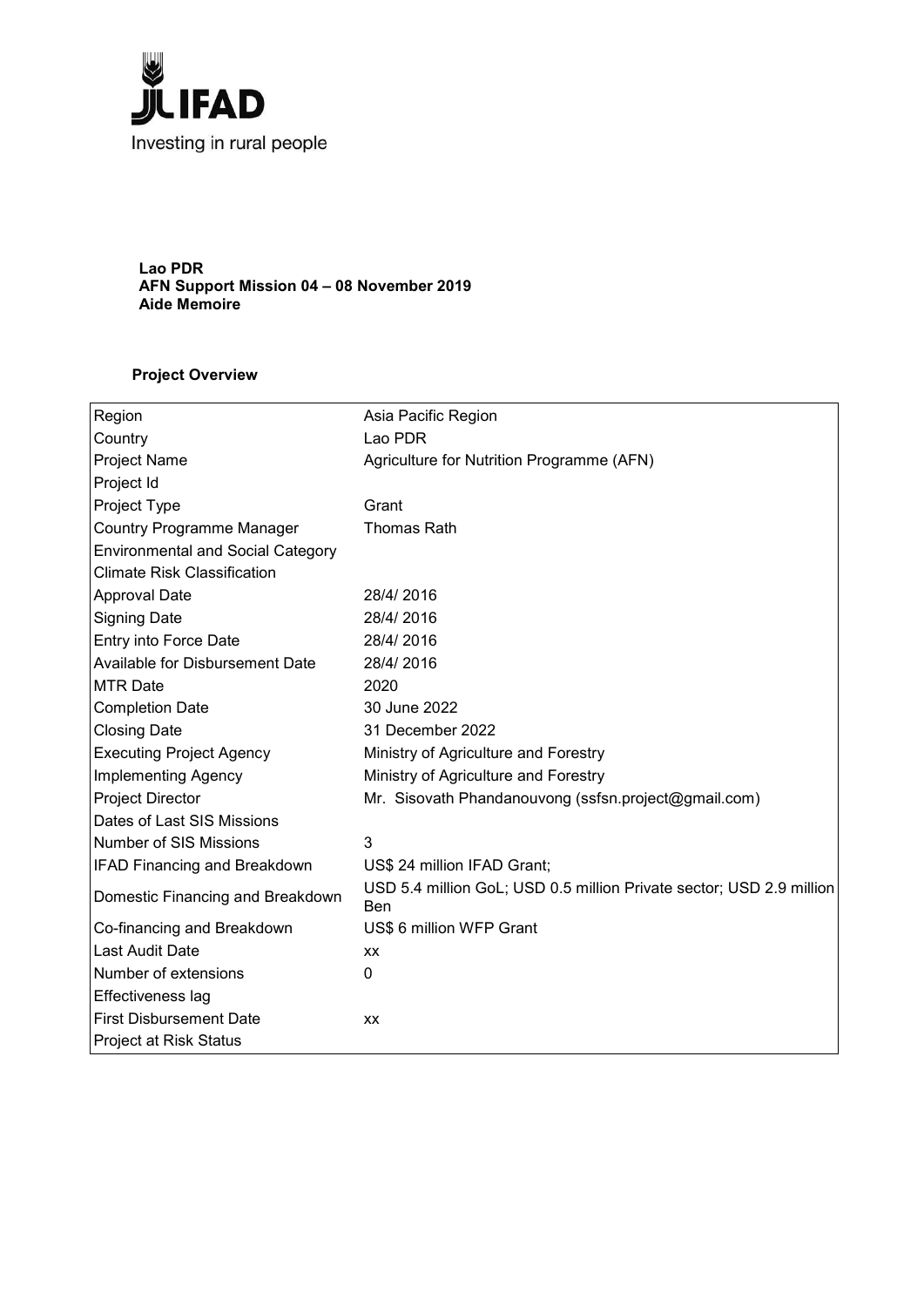#### **Abbreviations and acronyms**

| <b>AFN</b>    | <b>Agriculture for Nutrition Project</b>                           |
|---------------|--------------------------------------------------------------------|
| <b>AWPB</b>   | Annual work plan and budget                                        |
| <b>CDD</b>    | Community driven development                                       |
| CF            | Community facilitator                                              |
| <b>DTEAP</b>  | Department of Technical Extension and Agro-Processing              |
| <b>DAFO</b>   | District Agriculture and Forestry Office                           |
| <b>DPC</b>    |                                                                    |
|               | Department of Planning and Cooperation                             |
| <b>DPIO</b>   | District Planning and Investment Office                            |
| <b>DHO</b>    | <b>District Health Office</b>                                      |
| <b>DONRE</b>  | District Office of Natural Resource and Environment                |
| <b>DRDO</b>   | <b>District Rural Development Office</b>                           |
| ECU           | Extension and cooperative unit                                     |
| <b>FAO</b>    | Food and Agriculture Organization                                  |
| <b>FDI</b>    | Foreign Direct Investment                                          |
| <b>FNS</b>    | Farmer nutrition school                                            |
| <b>GAFSP</b>  | Global Agriculture and Food Security Program                       |
| <b>GALS</b>   | Gender action learning system                                      |
| GIS           | Geographic information system                                      |
| GOL           | Government of Laos                                                 |
| <b>GST</b>    | Group support team                                                 |
| <b>HGNDP</b>  | Health Governance and Nutrition Development Project                |
| <b>IFAD</b>   | International Fund for Agriculture Development                     |
| <b>KDP</b>    | Kum Ban Development Plan                                           |
| KM            | Knowledge management                                               |
| LWU           | Lao women union                                                    |
| <b>MAF</b>    | Ministry of Agriculture and Forestry                               |
| MIS           | Management information system                                      |
| MDG           | Millennium Development Goal                                        |
| MOH           | Ministry of Health                                                 |
| MPI           | Ministry of Planning and Investment                                |
| <b>NAFRI</b>  | National Agriculture and Forestry Research Institute               |
| <b>NNSPA</b>  | National Nutrition Strategy to 2025 and Plan of Action 2016 - 2020 |
| <b>NPCO</b>   | National Project Coordination Office                               |
| <b>NPSC</b>   | <b>National Project Steering Committee</b>                         |
| <b>ODA</b>    | <b>Official Development Assistance</b>                             |
| <b>PAFO</b>   | Provincial Agriculture and Forestry Office                         |
| <b>PAR</b>    | Participatory action research                                      |
| <b>PHO</b>    | <b>Provincial Health Office</b>                                    |
| <b>PIM</b>    | Project implementation manual                                      |
| <b>PoNRE</b>  | Provincial Office of Natural Resource and Environment              |
| <b>PPCP</b>   | Public private community partnership                               |
| <b>PPSC</b>   | <b>Provincial Project Steering Committee</b>                       |
| <b>PRF</b>    | Poverty reduction fund                                             |
| <b>RIMS</b>   | Results and Impact Management System                               |
| <b>SEDP</b>   | Social economic development plan                                   |
| <b>SIP</b>    | Strategic investment plan                                          |
| <b>SSFSNP</b> | Strategic Support for Food Security and Nutrition Project          |
| SSWGUp        | Sub Sector Working Group Uplands                                   |
| TA            | <b>Technical assistance</b>                                        |
| <b>TOT</b>    | Training of trainer                                                |
| <b>TSC</b>    | <b>Technical Service Center</b>                                    |
| <b>VDP</b>    | Village Development Plan                                           |
| <b>VIP</b>    | Village Implementation Plan                                        |
| VIT           | Village Implementation Teams                                       |
| <b>WASH</b>   | Water, sanitation and health                                       |
| <b>WFP</b>    | World Food Program                                                 |
|               |                                                                    |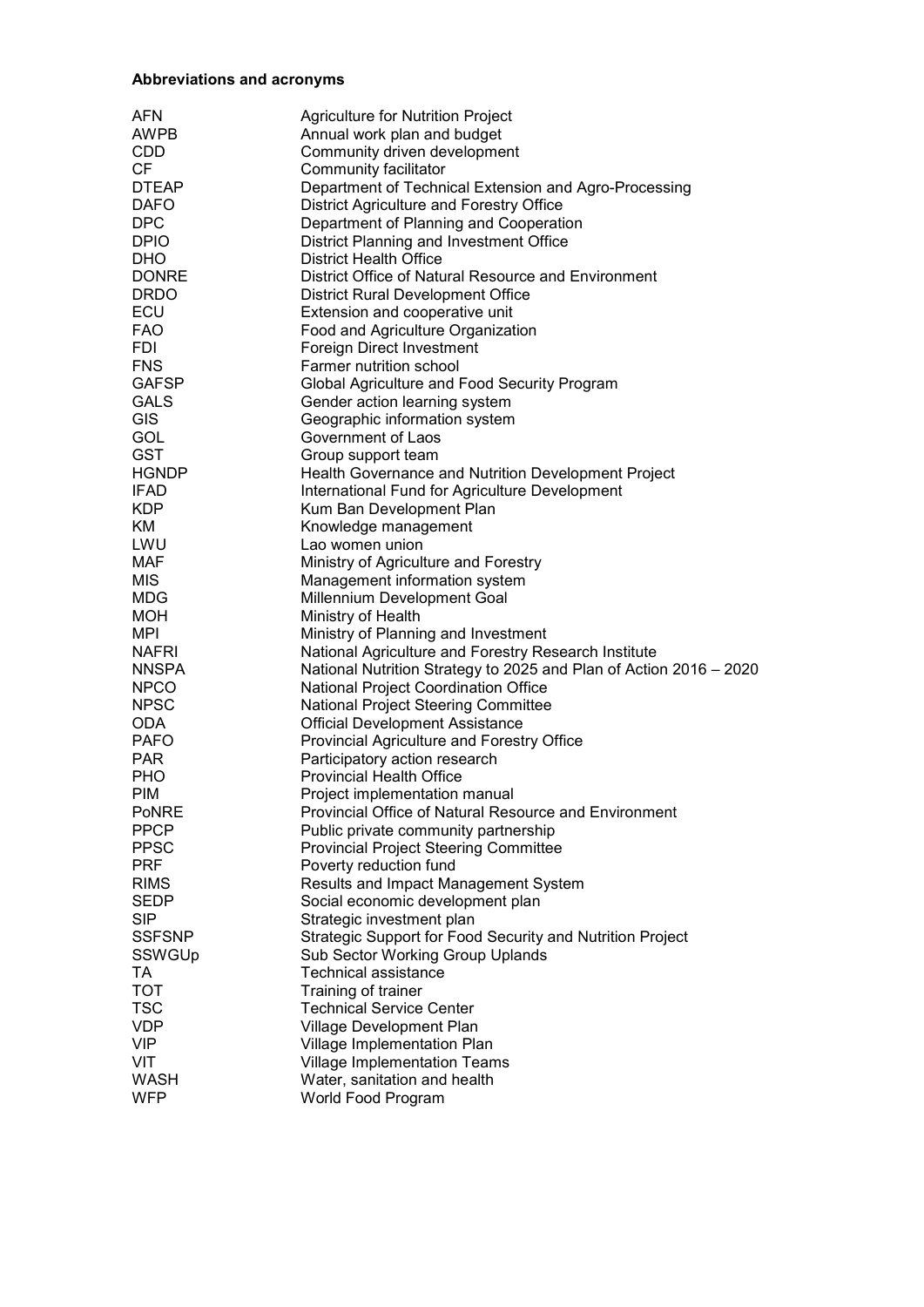### **A. Background and main objectives of the mission<sup>1</sup>**

1. The Agriculture for Nutrition Programme (AFN)<sup>2</sup> is implemented over a six year period starting from project effectiveness 28 April 2016<sup>3</sup> The total cost for the project is US\$38.8 million including GAFSP Trust Fund grant (No. 2000001548) of US\$30 million administered by IFAD (24 mil) and WFP (6 mil). The project goal is to contribute to reduce extreme poverty and malnutrition in poorest communities; development objective is: "improved and diversified agricultural production and household nutrition enhance life prospects". The goal and objective are in the context of Laos National Nutrition Strategy to 2025 and Plan of Action 2016-2020 (NNSPA). The project is implemented in 400 villages of 12 districts in four Northern provinces: Oudomxai, Phongsaly, Xieng Khouang and Houaphan.

2. The IFAD Implementation Support Mission of AFN took place during 4 - 8 November 2019<sup>4</sup>, the whole duration of which was spent at the field. Mission objectives were to (i) review implementation progress against project logical framework with special focus on participatory action research (PAR) models, agriculture production group (APG), public private community partnership (PPCP), project management, and M&E; (ii) identify issues emerged in the reporting period that caused slow project progress; (iii) provide technical implementation support as required; (iv) discuss the required preparations for the MTR taking place in 2020; and (v) agree on prioritized actions to accelerate the project progress for achievement of project objectives;

3. To reach the above objectives, the implementation support mission (ISM) held various technical meetings with MAF, DTEAP, NAFRI, PAFOs, DAFOs, WFP, FAO and project for improved provincial and local operations. Further, the ISM organised field visits to two target villages and one TSC in La district – Oudomxay province to check up the implementation progress and provide immediate feedbacks for improvement.

4. Throughout the visits and meetings, project management and coordination problems were identified and solutions agreed upon. Also, a realistic operational strategy and simplified procedure for rolling-out of garden grant, APG, and PPCP instruments was agreed. This Aide Memoire is the recording of discussion results. The recommended solutions to the critical stage of the project are agreed upon by IFAD and NPCO. The mission extends sincere thanks to the AFN Coordinator and his team, MAF senior management and colleagues, WFP management and colleagues, FAO, DTEAP, NAFRI, Province, District and Village authorities and especially to rural households visited for their kind support and cooperation.

### **B. Project implementation progress**

5. **Participatory Action Research (PAR) models**: In cooperation with NAFRI, over the past two years, ten agricultural models were identified and selected by the project. The model identification and selection are established to serve as important inputs for rolling-out of the agriculture production group activities. The project and NAFRI have organized various TOT training courses for group support teams (GSTs), DAFO, and Kum-ban staff in twelve project districts, who in turn trained farmers to effectively implement the models. Until now, six out of ten models have been demonstrated in the field for learning and replication.

6. Number of PAR models and their feasibility and outreach are still modest which requires more effort from NAFRI and project. Persistent challenges and lessons learnt for PAR process include:

.

 1 Mission team composition: Mr. Soulivanh Pattivong, Project Management and M&E Specialist / IFAD CPO; Ms. Nguyen Thu Hoai, Financial Specialist; and Dr. Nguyen Ngoc Quang, Rural Development and Climate Change Adaptation Specialist. Mission leader.

 $^2$  By GoL request the project name is changed from SSFSNP (Strategic Support for Food Security and Nutrition Project) to AFN 3 Important dates include:

Project effectiveness – 28 April 2016

Project Completion – 30 June 2022

<sup>■</sup> Financial closing date – 31 December 2022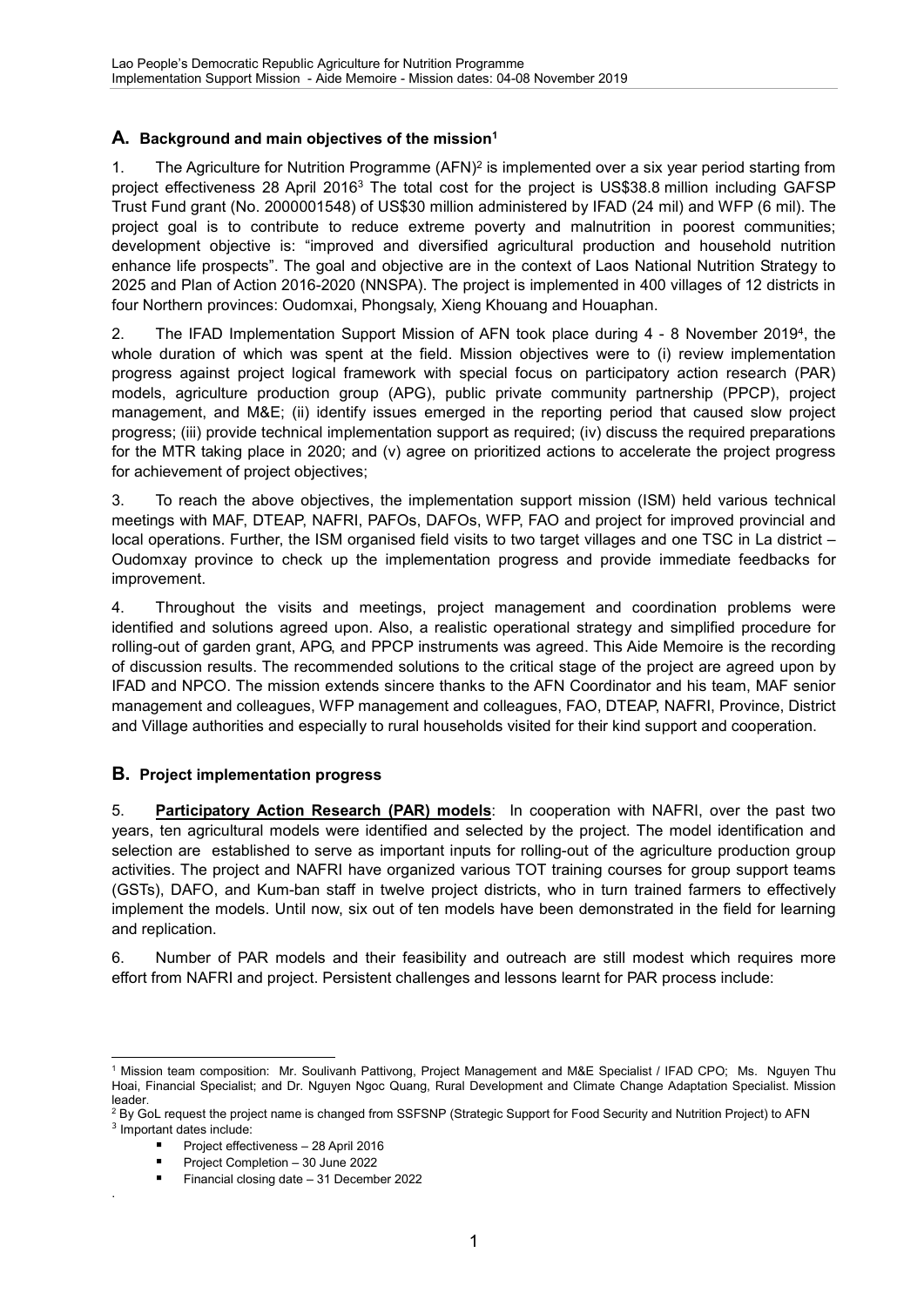- (i) The awareness of implementing partners at provincial, district, and village levels of the overall PAR logic can be further improved. The synergy between the PAR models and subsequent replication under APG activities is low;
- (ii) Models have been identified and selected, but more effort is needed, especially for existing local models/practices. The analysis of models in terms of cost-efficiency, market potential and climate resilience can be improved. Several models are either time consuming or showing limited potentials for poverty reduction; highlighting the need for closer attention to the identification and demonstration of poverty reduction and CC resilience practices. Lessons from replication, including modifications by farmers, need to be incorporated in the model documentation;
- (iii) AFN and FNML projects have initiated exchange of PAR models that have potential in both locations but need to intensify the cross-learning to feed into the systematic assessment of potential models;
- (iv) The models need to be grouped into packages for different agro-ecological zones, so as to provide farmers an overview of options (crop, livestock and aquaculture) that can be integrated into their farming system.
- (v) Significant efforts are needed to translate the results of demonstrated models into practice. This requires the project to define an action plan for model roll-out focusing on assessment of models, documentation of models, training on model usage, and replicating models through different project instruments (garden grant, APG, PPCP);

| Agreed Action: Capacity building for model identification and selection |                 | Deadline: February 15,<br>2020 |  |
|-------------------------------------------------------------------------|-----------------|--------------------------------|--|
| Responsibility: <b>NPCO, NAFRI</b>                                      | Aide Memoire: X | Status: Agreed                 |  |

*NAFRI and project to develop an action plan for systematic model identification, selection, documentation, and replication, including the use of models developed by other IFAD funded projects. Project to continue to provide training to kum-bans and village staff and villagers on model replication through cross-learning meetings, exchange visits between villages, districts and Provinces*

| <b>Agreed Action: PAR Packaging</b>                                                                 |                                  | Deadline: February 15, 2020 |
|-----------------------------------------------------------------------------------------------------|----------------------------------|-----------------------------|
| Responsibility: <b>NPCO</b>                                                                         | Aide-Memoire: X   Status: Agreed |                             |
| Present models in packages per agro-ecological zone; thereby enhancing their utility for use by the |                                  |                             |
| extension services                                                                                  |                                  |                             |

7. **Agriculture Production Group (APG) matching grant implementation**: The APG fund supports a competitive farmer grant programme, facilitating co-investments in nutrition and pro-poor agriculture. The fund, which has been in operation in since 2017, has developed the regulatory framework, and information material for the grant process, disseminated these widely amongst the established APGs, conducted necessary capacity building activities, and initiated the APG fund in project villages. Up to date, key results include: (i) with supports from DTEAP, 623 APGs were established with participation of 11,907 households; (ii) required capacity building in group formation and administration as well as production techniques were provided by DTEAP and GSTs to all groups members; and subsequently, (iii) 209 APGs have successfully developed production proposals and received APG grants, benefitting 3,502 households, of which 1,766 are poor HHs.

8. Despite its overall success, the mission perceives some issues with the APG fund:

(i) The project presently promotes a relatively narrow range of agriculture technologies with an emphasis on monoculture production which inhibits the advantages of integrated farming system;

(ii) The APG fund has progressed slowly against the overall investment targets (1,300 APGs established and 650 APGs invested) due to (a) procedural issues limiting the flow of funds to APG groups, (b) limited institutional capacity at the district and village levels, (c) limited production and business planning skills amongst APG leaders and members, and (d) the slow start of the support mechanisms for APG investment planning, especially the engagement of the available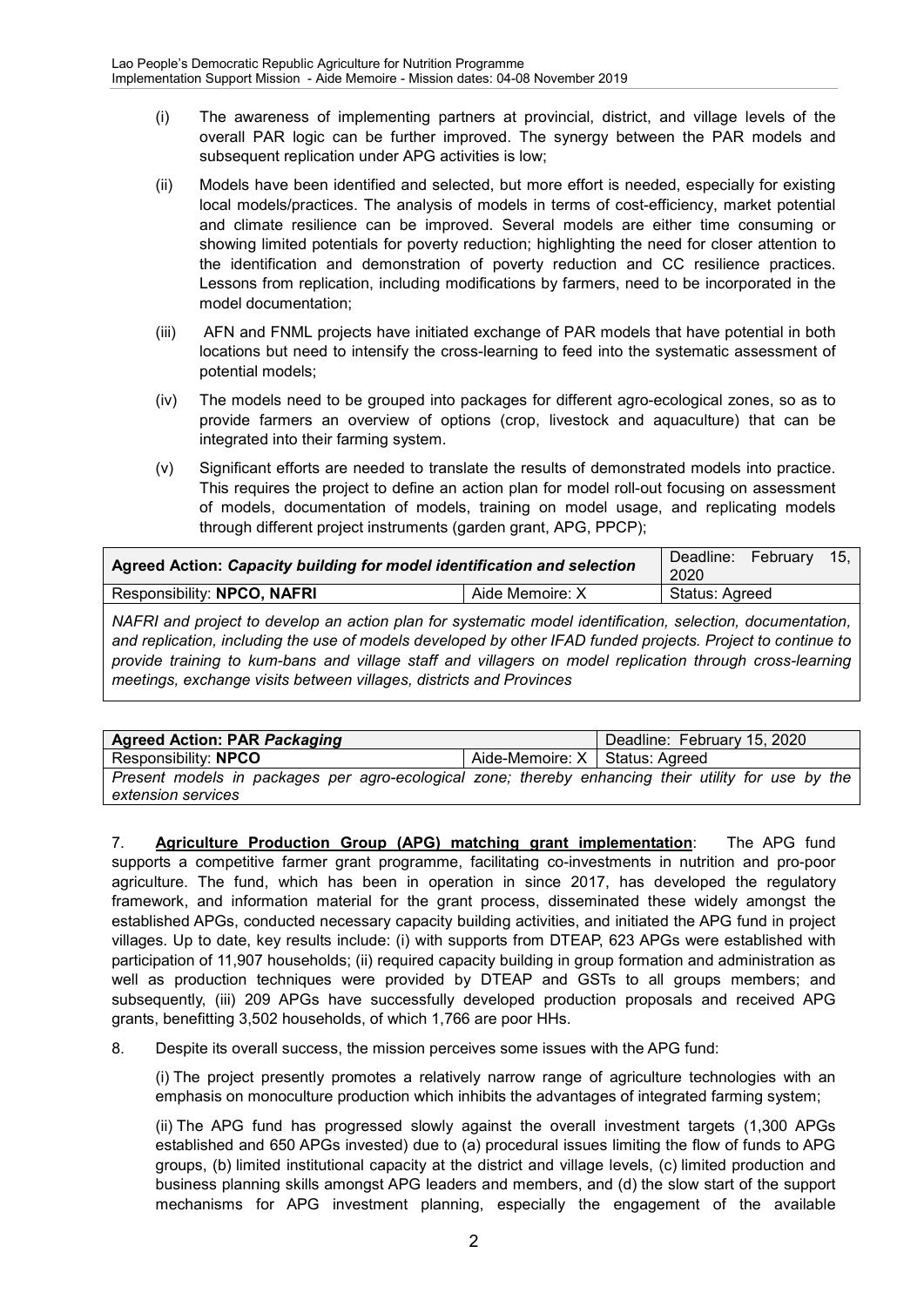outstanding/experienced farmer networks and local agribusiness enterprises. In order to function adequately, the APG groups require substantial on-going support by DTEAP, GSTs, and TA where appropriate, in group administration, business skills development and market connections — the absence of a comprehensive support strategy for APG undermines the rollout of this programme;

(iii) Farmer to farmer and enterprise to farmer extension services are effective, cost-efficient rural development support mechanisms, however these are not yet systematically implemented by the Project;

9. The above challenges result from limited capacity of project staff and implementing partners; shortage of vertical (between levels) and horizontal (between agencies, sectors) coordination; insufficient application of locally existing models/practices; and lack of a roll-out strategy. This leaves the project with an initial set of farming models that are to some degree suitable for certain context but difficult to be replicated. The mission notes the following agreed actions.

| <b>Agreed Action: APG strategy development</b>                                                         |                                  | Deadline: March 31, 2020 |
|--------------------------------------------------------------------------------------------------------|----------------------------------|--------------------------|
| Responsibility: NPCO, DTEAP                                                                            | Aide Memoire: X   Status: Agreed |                          |
| Develop and implement a APG implementation strategy focusing on (a) identification, selection and      |                                  |                          |
| analysis of more simple and pro-poor models, (b) effective dissemination of models coordinated at the  |                                  |                          |
| District level, (c) organise ToTs and subsequent farmer-to-farmer trainings on model replication, (d)  |                                  |                          |
| continuously monitor and evaluate the efficiency, effectiveness, and impacts of models; and (e) update |                                  |                          |
| and modify models for replication.                                                                     |                                  |                          |

| Agreed Action: APG disbursement speed up                                                    |                                  | Deadline: March 31, 2020 |
|---------------------------------------------------------------------------------------------|----------------------------------|--------------------------|
| Responsibility: NPCO/PAFOs/DAFOs                                                            | Aide-Memoire: X   Status: Agreed |                          |
| Speed-up APG fund disbursement by: (i) review and revise APG and procurement manuals, where |                                  |                          |

*Speed-up APG fund disbursement by: (i) review and revise APG and procurement manuals, where appropriate, to ease the implementation and disbursement procedure; (ii) continue to capacitate district officials for APG grant management; (iii) accelerate the grant competition process through lead farmer, GST support to proposal preparation by groups* 

10. **Public Private Community Partnership (PPCP):** The purpose of the PPCP fund is to provide competitive grants for co-investment with private enterprises in the development of the agricultural sector in the project provinces. The provinces can, additionally, provide agri-business investment support through land allocation, the construction of public goods (water, electricity and roads) and through tax concessions. Concessional bank loans are also available to investors, subject to bank approval. The objective is to create jobs, raw material supply and value addition opportunities in poor rural communes. Achievements of the PPCP implementation to date are still very limited including (i) organisation of training to project staff on PPCP implementation; (ii) organisation of commodity workshops at district level<br>to disseminate the PPCP information; (iii) provide coaching to interested to disseminate the PPCP information; (iii) provide coaching to interested enterprises/cooperatives/business households on PPCP proposal development. Currently there are 7 draft PPCP proposals completed and submitted to NPCO for review.

Due to time limitation, the mission did not have the opportunity to visit and discuss with potential enterprises. However, through discussions with project and partners, the mission notes the following risks/challenges to PPCP implementation:

(i) The project staff and line agencies have limited capacity in assessment of PPCP proposals, in terms of financial analysis of business viability and impact at both enterprises and farmer households. AFN has not sufficiently implemented capacity building efforts to this effect;

(ii) There are no or limited experienced technical advisers in Laos to support potential PPCP implementing enterprises in business and investment planning;

(iii) The management capacity at the local enterprises is short of PPCP requirements in planning and accounting. This is due to the enterprises' generally low capacity and subsequent need for high level of project involvement in PPCP proposal development, procurement plan preparation, and financial arrangements;

(iv) Risk and benefit sharing mechanisms between enterprises and farmers are not yet clearly discussed in the PPCP component. Farmer households naturally face internal (lack of experience) and external (climatic and market-related) risks upon engaging in new commercial enterprises.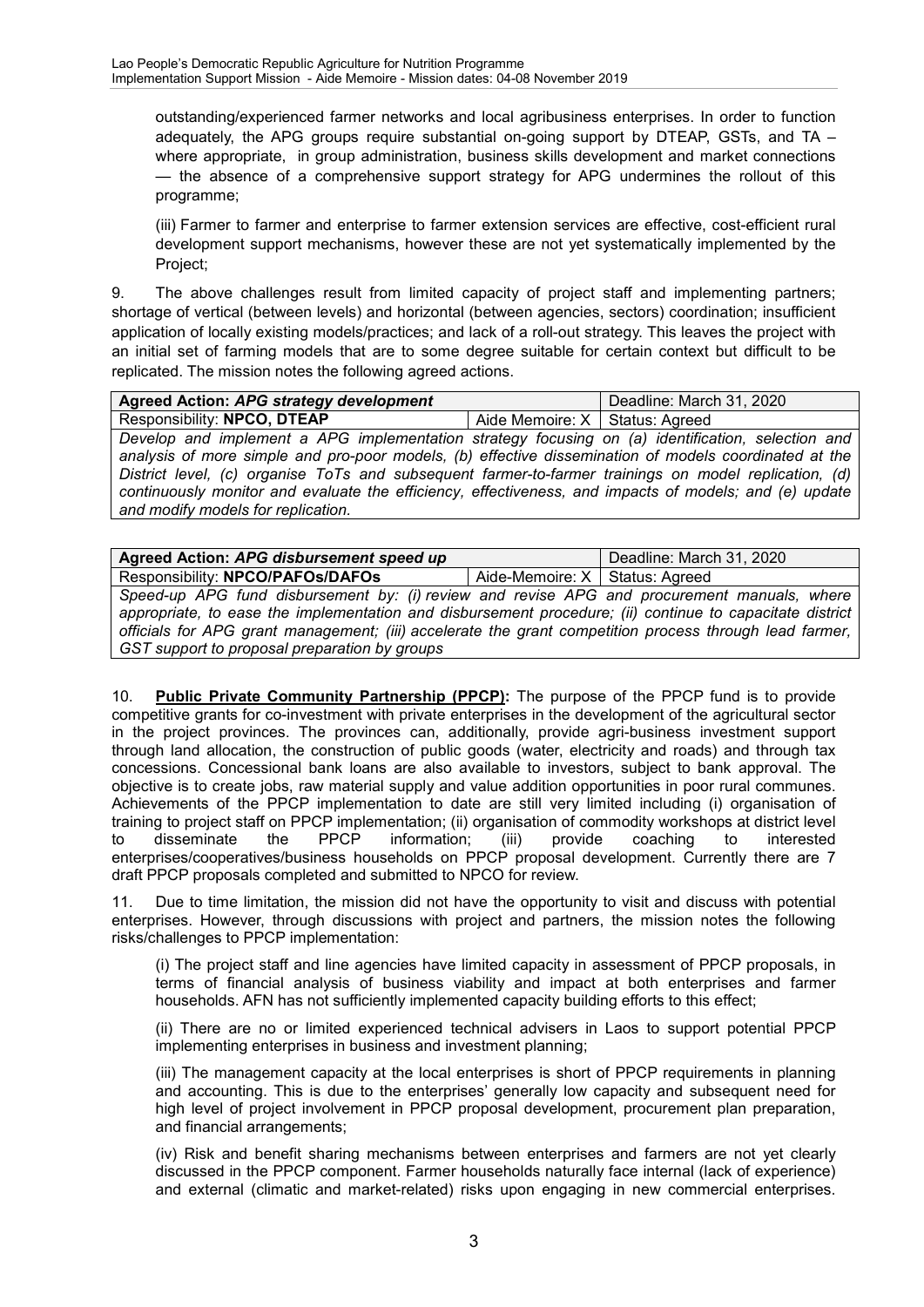Systematic and realistic risk management mechanisms at the HH level need to be presented within the PPCP proposals.

| <b>Agreed Action: PPCP acceleration</b>                                                                      |                 | Deadline: December 31, 2019 |
|--------------------------------------------------------------------------------------------------------------|-----------------|-----------------------------|
| Responsibility: PRCO                                                                                         | Aide Memoire: X | Status: Agreed              |
| Accelerate PPCP implementation and disbursement by:                                                          |                 |                             |
| (i) Deliver intensive hands-on technical support to enterprises/farms for full fledged                       |                 | proposal                    |
| development, and financial and procurement management of the co-investments;                                 |                 |                             |
| (ii) Translate the submitted PPCP proposals into English and submit to IFAD for review;                      |                 |                             |
| (iii) Transfer the payment to enterprises/farms if they have fulfilled all their commitments as per proposal |                 |                             |
| and procurement plan;                                                                                        |                 |                             |
|                                                                                                              |                 |                             |

12. **Project management.** The project management system has been in place with solid performance in delivering project services to partners and beneficiaries at all levels. The project execution is relatively well coordinated by the Project Steering Committees at the National, Provincial and district levels. Coordination and technical meetings among stakeholders are conducted on monthly, quarterly, semiannual and annual basis to supervise project performance. Key project implementation manuals (Project Implementation Manual - PIM, Procurement Manual, M&E Manual, PPCP manual, APG manual, and the decentralized infrastructure manual**)** have been prepared, reviewed by IFAD and approved by the PSC. Several capacity building events on thematic areas have been conducted to project staff at different levels, but re-fresher trainings and further hand-on support to GSTs, DAFOs, and Kum bans, are needed on group administration, agricultural techniques, procurement, and financial management.

13. Substantial changes in the staffing at provincial and district levels in the preceding period are, however, a point of concern. In order to be more effective in achieving the project development objectives, the project needs to advocate more strongly the objective of strengthening APG administration and implementation capacities; and to orient project partners and activities towards achieving this objective. The project must impress on the implementation partners the greater development effectiveness requires more coordinated actions. Project managers need to closely involve financial management staff, procurement staff and M&E staff in reviewing and planning their activities.

14. The mission further recommends NPCO to enhance decentralisation of project management to the district level by delegating the integration and coordination of and resource allocation to the technical line agencies at the district level. Based on approved AWPB, their work plans should be updated every quarter through district meetings. To this extent, (i) DTEAP should be more active role with frequent presence in the field to provide technical assistance to GSTs and kum-bans staff in APG administration and implementation; (ii) GST members are required more committed and active in their works, as noted in La district, Oudomxay, only two members out of 4 are really working.

| <b>Agreed Action: Integral project management</b>                                                      |                 | Deadline: December 31, 2019 |  |
|--------------------------------------------------------------------------------------------------------|-----------------|-----------------------------|--|
| Responsibility: <b>NPCO</b>                                                                            | Aide Memoire: X | Status: Agreed              |  |
| Enhance team work in the project and promote greater cooperation between project partners at Province, |                 |                             |  |
| District and village level                                                                             |                 |                             |  |

15. **Performance of M&E.** The M&E system of the project has been in function with two NPCO M&E officers, three provincial M&E advisors (one advisor/province, except Xieng Khuoang province), and 12 district government M&E officers, nominated as M&E focal persons. One district M&E Advisor at each district is under procurement to support the district M&E team. A manual with monitoring tables was developed and distributed to M&E staff at all levels for implementation. Various M&E training courses were organised for M&E staff. An internal monitoring and reporting system was developed from provincial to district levels. Project log-frame has been revised to meet with the actual needs of project management. Appropriate indicators have been updated to measure the diversified activities. All required M&E activities have been conducted, providing a substantial database for the project progress reports. However, the mission notes that the outcome/impact indicators are not yet sufficiently measured by the M&E system and have not yet been applied consistently in the project planning, reporting documents and management meetings. Most of project progress reports, especially provincial and district reports still lack relevant information on activity outcomes (e.g. effectiveness of capacity building, investment activities – HH grant, AGP, VIP, etc.,). In order to better support the implementation of the project in the coming year, the ISM suggests the project to (i) agree on practical indicators and discuss them with the MTR Mission;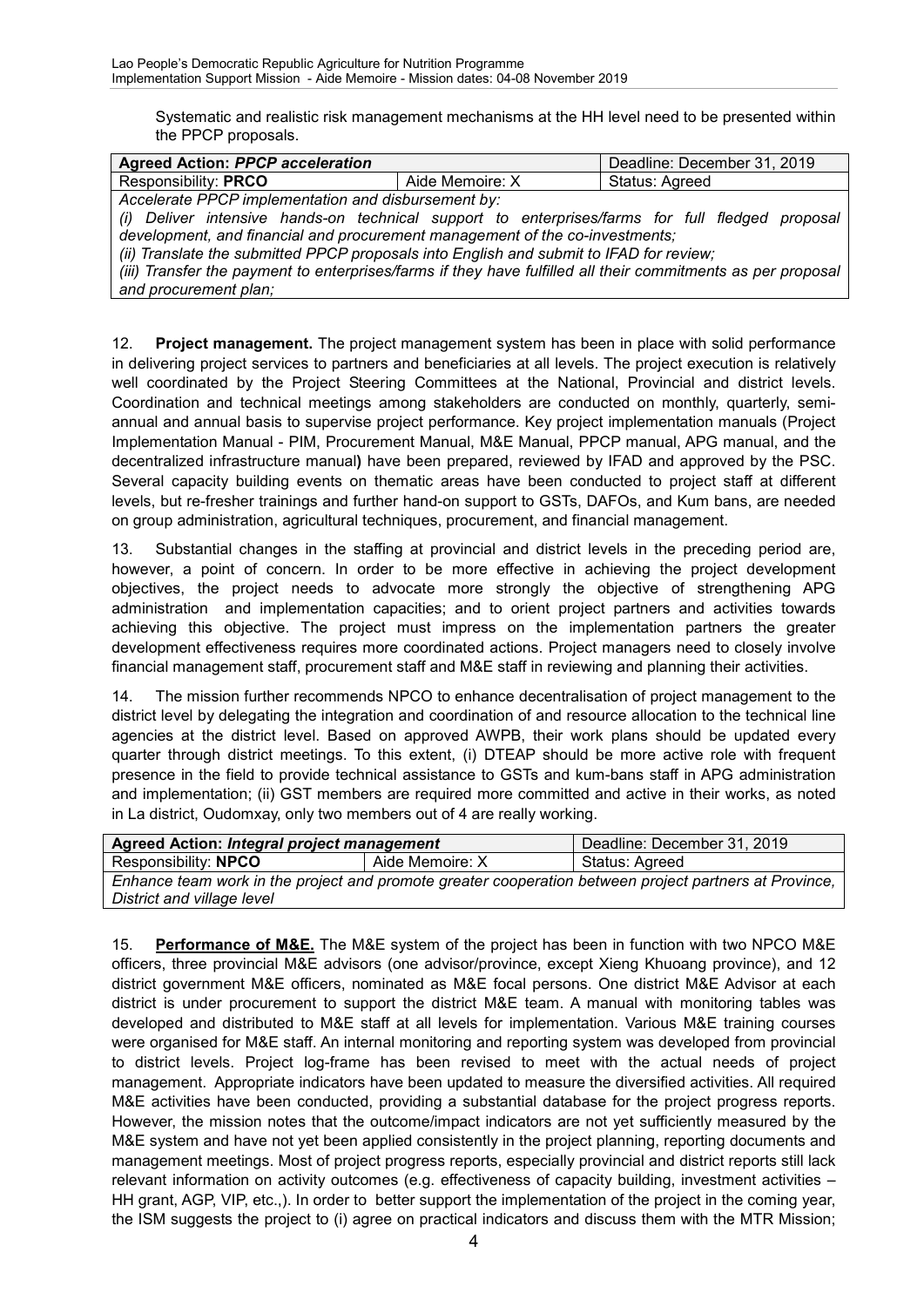(ii) conduct the evaluation of the investment activities (APG, HH grant, VIP, etc.,); (iii) finalize the result based management system for concrete measurement of project outcomes and impacts; and (iv) start documenting the successes/achievements of the project and sharing best practices and innovations of the project at coordination and technical meetings held at national, provincial and district levels, considering these as key inputs for improved project planning, management and implementation.

**Mid-line survey:** AFN has been planning to conduct mid-line survey in partnership with project stakeholders at different levels. Questionnaire is under development and trainings of enumerators are planned during 18-29 Nov 2019 with subsequent field survey during Dec 2019. The mid-line survey report is planned to be completed by mid Jan 2020. It was discussed that the planned sample size with about 1300 households (650 from treatment and 650 from control villages) is considered ambitious and should be replaced by 600 and 300 of experimental and control household respectively.

| Agreed Action: Submission of mid-line survey report      |  | Deadline: 15 January 2020 |
|----------------------------------------------------------|--|---------------------------|
| Responsibility: <b>NPCO</b><br>Aide Memoire: X           |  | Status: Agreed            |
| NPCO to submit mid-line survey report to IFAD for review |  |                           |

16. **Exit strategy:** The project has started to develop an exit strategy. The exit strategy will need to address the sustainability, replication, institutionalisation of key project activities including the home garden, APG, VIP, and PPCP. The mission shared an example of a well-drafted Exit Strategy with AFN. The project will develop a draft exit strategy in consultation with implementing agencies at different levels and submit to IFAD for review.

## **C. Fiduciary**

17. **Overdrawing of category IV "Technical Assistance and Capacity**": As already noted in the 2019 supervision report, the category was overdrawn from the WA No.24 which raised some concerns of the mission including: (i) relevance and effectiveness of the technical assistance in relation to the project activities; and (ii) high cost of delivery compared to actual investment. The ISM mission has reviewed again this issue during the ISM and recommends that the project should develop a financial management plan for the remaining project years specifying current costs and future operations and investments taking into account of options/possibilities for reallocation of budget in between categories. The plan is subjected to review and no-objection by IFAD.

18. **Monitoring of supporting documents and book keeping**: The 2018 audit report stated that there were inconsistencies of detailed information, and account code between GL and JV. There are transactions with incomplete supporting documents. This happened at VTE and district level. To this extent, project finance staff is required to review and correct all the transactions with supporting documents in 2018 and 2019.

19. **Capacity at district level**: Financial management at district level is required significant improvement as what was reflected in the audit report. The mission recommends the project financial staff to organise frequent visits to the financial management less performing districts such as Xon, Samphan, Xamtai, and Kuan, where they should review financial supporting documents and reports, and accordingly provide FM guidance and training for improvement of local financial management.

20. **Procurement record**s: The mission noted the absence of an effective filling system for procurement and contract documents. The project management and the responsible staff are required to ensure that (i) all records related to procurement and contracts are securely and consistently maintained in a logical system as well as in correct sequence to enable effective decision-making and provide integrity and continuity, regardless of possible change in personnel.

21. **Procurement Plan vs actual implementation**: The project should develop a table and update it on periodic basis to assist following up of actual progress implementation vs the Procurement Plan.

22. In view of capacity building for procurement and financial management, a brief training was provided to project staff by IFAD on NOTUS and ICP systems. It is noted that the project finance staff is able to understand and create WA in ICP and is ready to start from WA No.26.